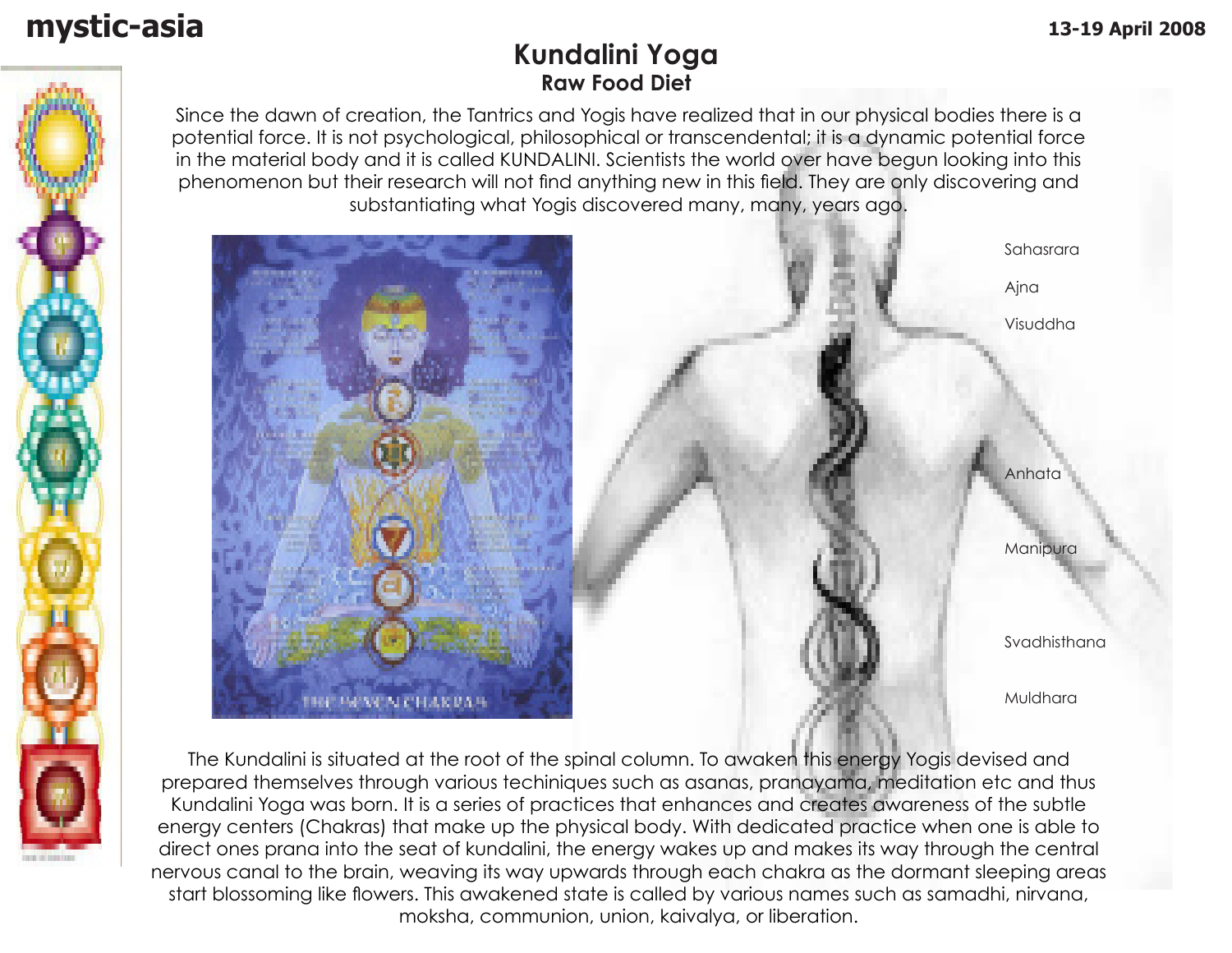## **mystic-asia 13-19 April 2008**



#### **About the location** – AASHYANA LAKHANPAL

Aashyana Lakhanpal is a privately owned boutique hotel with its own magical healing properties. It is surrounded by a beautiful garden of coconut trees and has its own private beach in the area of Candolim. The Resort is located in the heart of Goa. A full ayurvedic center is also located in the premises for anyone wishing to avail of some relaxing massages.

Alternatively you may relax under the stars in their magnificent swimming pool or read your book peacefully lying on a hammock. For more details on the resort please visit:

www.aashyanalakhanpal.com

### **About the programme**

In this programme Siri Datta and Mystic-Asia have creatively combined the practices of Kundalini Yoga with a sattvic diet of raw foods to bring you to a closer understanding of your subtle body energies. We will host you in one of the most beautiful spots in Goa, India where our venue has its own private beach in Candolim. In the laid back environment under the shade of the coconut trees we hope to create a programme that will bring you to an awareness of the kind you have not experienced before. You will be guided through your own bodily requirements for diet and together with the Kundalini Yoga exercises you can leave the beaches of Goa well equipped to handle your life in the city thereafter.

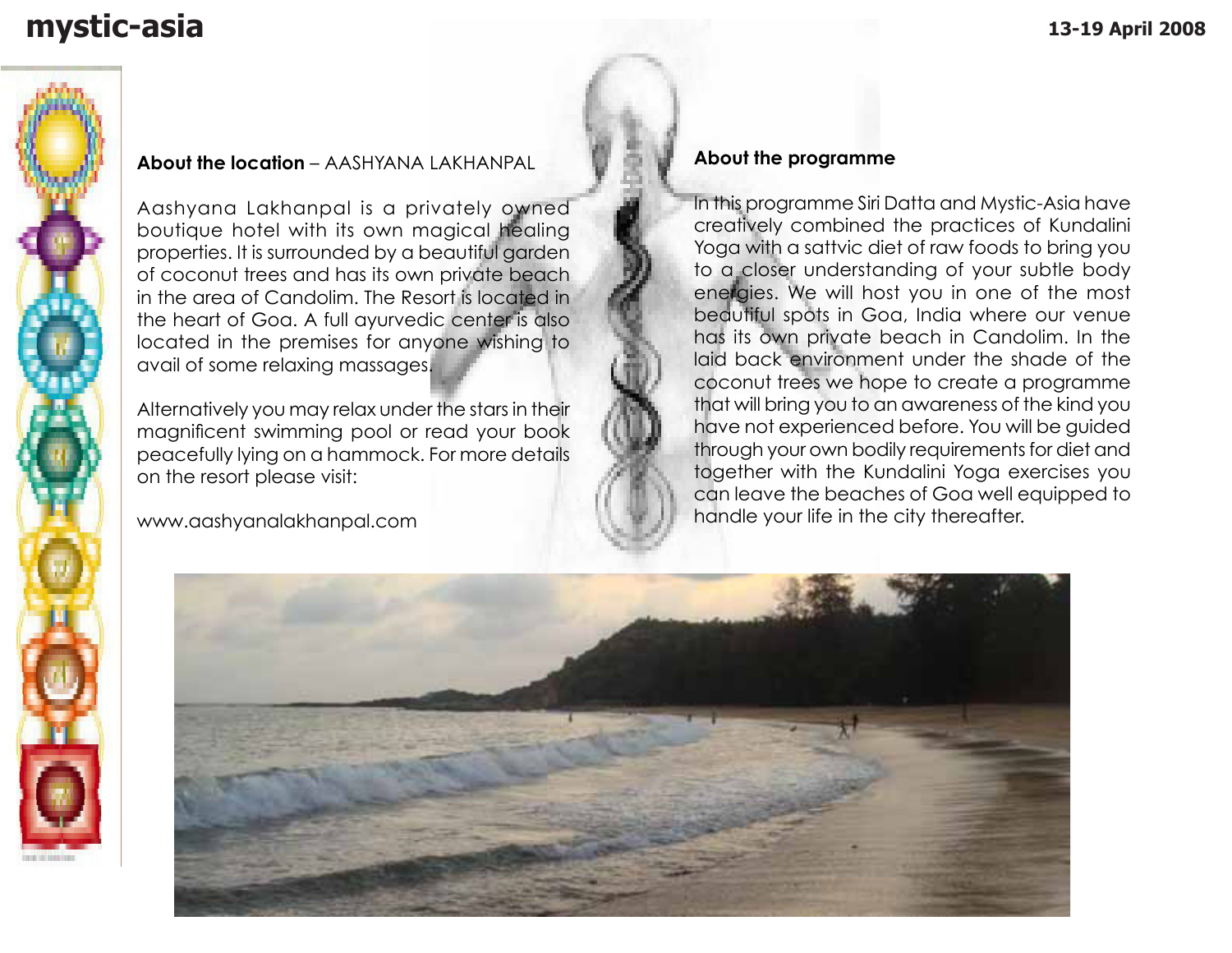### **mystic-asia 13-19 April 2008**





### **SIRI DATTA**

Julie Cuddihy (Siri Datta) has over 10 years experience teaching Kundalini Yoga. Her professional training has been under the guidance of teachers from the Yogi Bhajan stream of Kundalini Yoga and she is one of the senior teachers from the School of Kundalini Yoga (SKY) in the UK and Singapore.

She is the author of two books Open Your Heart with Kundalini Yoga and Mini Size Me and is the monthly Nutritionist with Kindred Spirit and also with Yoga Magazine, UK.

Siri has lived on a 100% raw food diet for the last four years and is a self taught Raw Food Nutritionist who travels extensively throughout UK spreading the "raw" news! She is currently studying the Essene way of life and from this study will be writing a book called The Divine Diet.

Sri also leads the Circle of Sound, a world wide group of people who use sound at various sacred sites for world healing. She conducts workshops at Mind Body and Spirit shows, Yoga shows and other well being shows in the UK.

For more information on Siri please visit www. anaharta.com



### **MYSTIC-ASIA**

Mala Barua launched Mystic-Asia recently to dedicate more time to the mission of her heart. As the demand for knowledge of the Self grows Mala finds herself being able to share more and more with others.

The aim of the retreats created by Mala is to bring healing to more than the physical aspects of the human body. The participants get to explore the deeper aspects of their existence thereby bringing healing to their emotional states. This in turn opens the doors to their own spiritual aspirations. In order to achieve this, Masters of various spiritual traditions are carefully chosen to deliver ancient wisdom to small groups of people in a luxury environment.

She creates interesting and unusual retreats, with a spiritual bent in exotic parts of Asia and keeps her groups small so that the richness of the experience in not diluted.

Mala's conscious spiritual journey started 17 years ago and is under the guidance of Swami Anubhavananda, a teacher of Vedanta.

For more information on mystic-asia please visit www. mystic-asia.in.